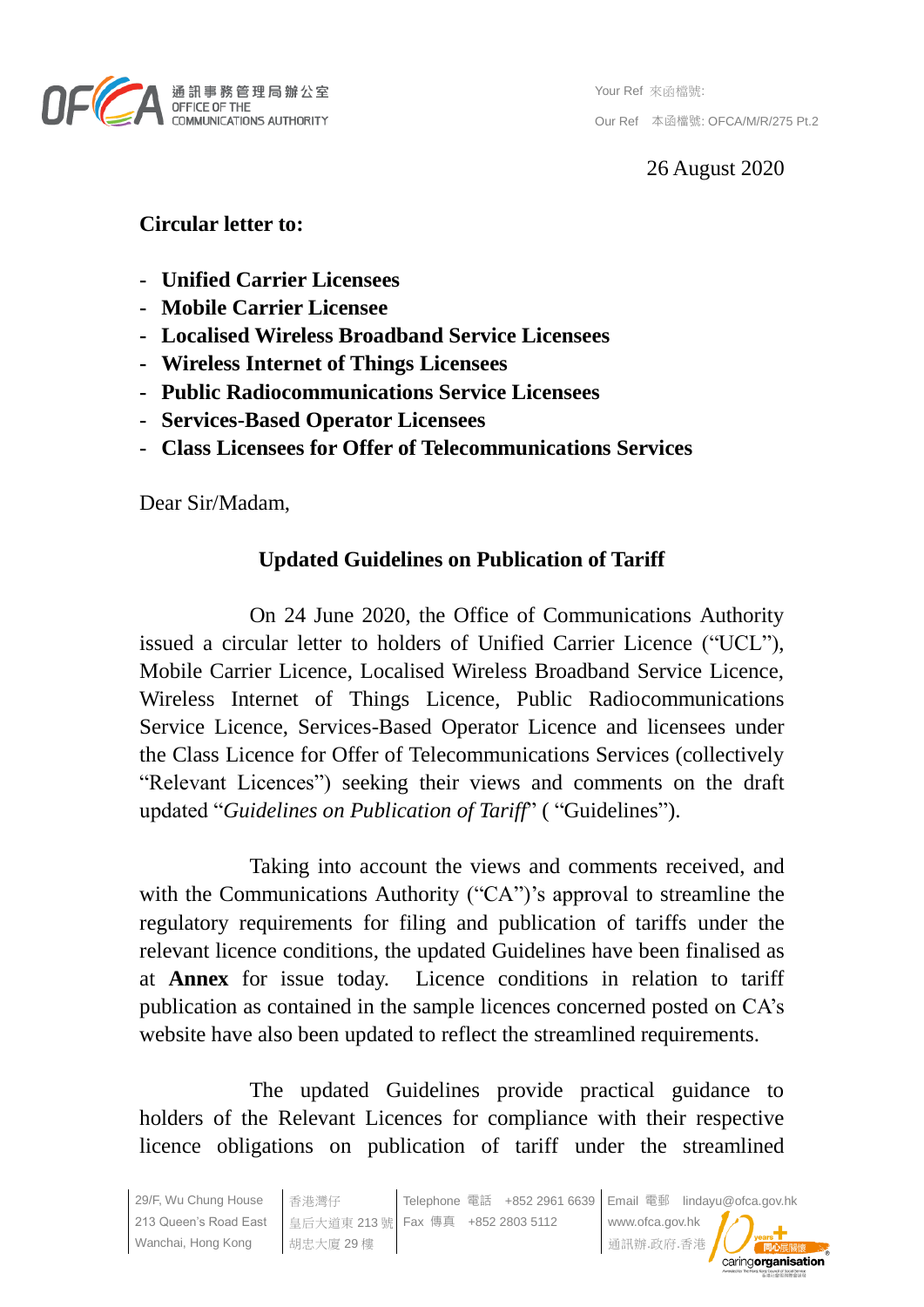arrangements. Licensees may also locate the Guidelines from the CA's website at the link below:

[https://www.coms-auth.hk/filemanager/statement/en/upload/539/gn20200](https://www.coms-auth.hk/filemanager/statement/en/upload/539/gn202008.pdf) [8.pdf.](https://www.coms-auth.hk/filemanager/statement/en/upload/539/gn202008.pdf)

Should you have any enquiry on the above, please contact the undersigned or Ms Vanessa Chow at 2961 6339 (for general enquiry and UCL), Ms Kim Lee at 2961 6655 (for LWBS/WIoT/PRS Licences) or Ms Karen Kwan at 2961 6598 (for SBO/Class Licences).

Yours faithfully,

( Linda Yu ) for Director-General of Communications

Encl.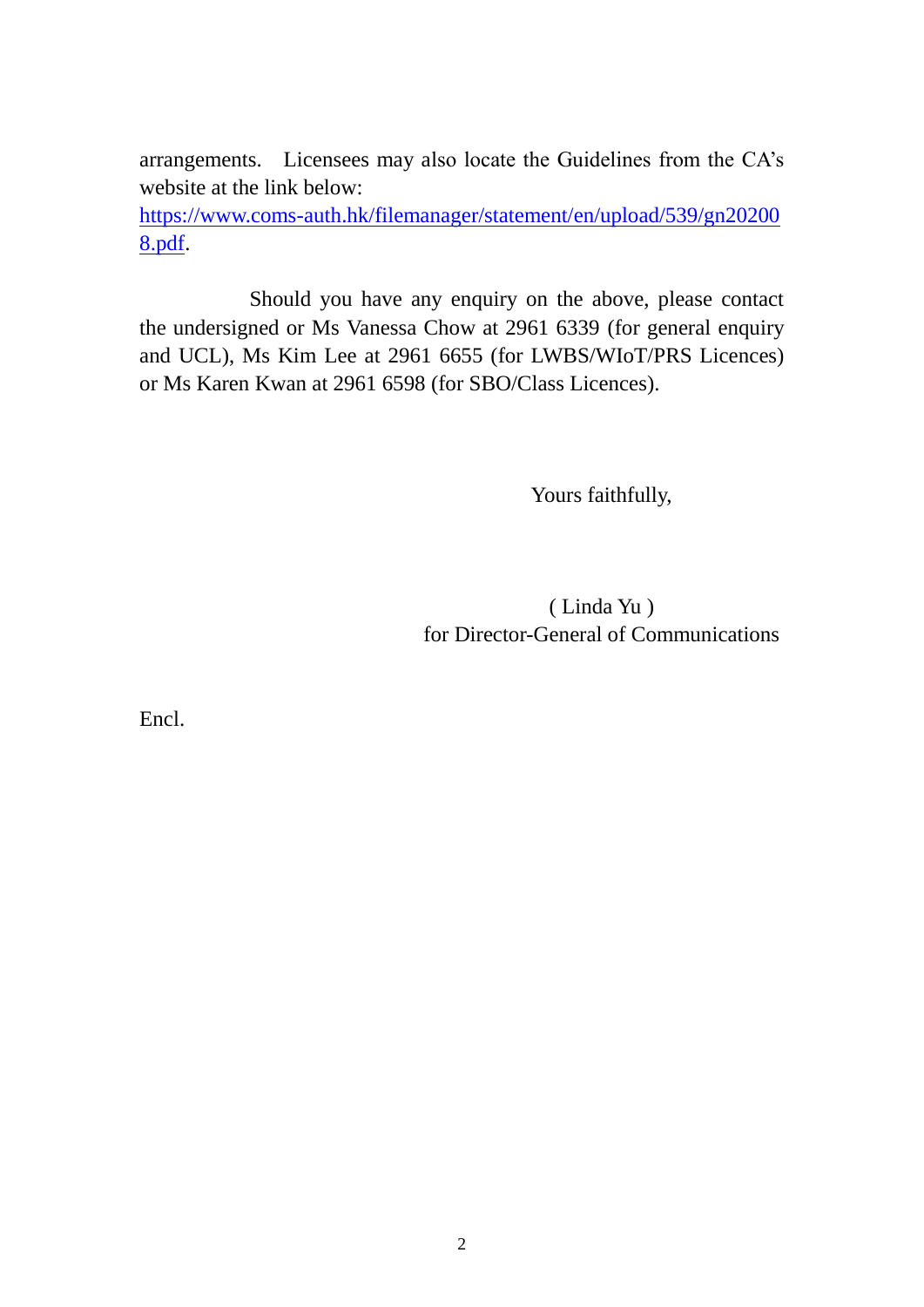#### **Annex**

## **Guidelines on Publication of Tariff**

### **26 August 2020**

#### **INTRODUCTION**

1

Pursuant to section 7F of the Telecommunications Ordinance (the "Ordinance") and the respective licence conditions of the Unified Carrier Licence ("UCL"), Mobile Carrier Licence ("MCL"), Localised Wireless Broadband Service ("LWBS") Licence, Wireless Internet of Things ("WIoT") Licence, Public Radiocommunications Service ("PRS") Licence, Services-Based Operator ("SBO") Licence, and Class Licence for Offer of Telecommunications Services ("CLOTS") (collectively "Relevant Licences"), a licensee is obliged to publish its tariffs for public telecommunications services operated under its licence.

2. These guidelines aim at providing practical guidance to licensees for compliance with their respective licence obligations on publication of tariffs, and supersede the "*Guidelines on Publication and Filing of Tariff*" issued on 4 June 2013. These guidelines may be revised by the Office of the Communications Authority when necessary.

#### **SERVICES SUBJECT TO TARIFF PUBLICATION REQUIREMENT**

3. Tariff of a service is a standard offer of the licensee to customers. The licensee shall publish and charge no more than the tariffs for the service operated under its licence<sup>1</sup>, and shall provide the service on its published terms and  $conditions<sup>2</sup>$ .

4. Although a licensee is required to publish the tariffs of **ALL** services provided under its licence, taking into account the practical operating environment of the industry, the Communications Authority ("CA") considers that a licensee should only be required to publish the tariffs of those services

<sup>1</sup> Please refer to Special Condition ("SC") 7 of UCL, SC 13 of MCL, SC 4 of LWBS Licence, SC 4 of WIoT Licence, relevant SCs of PRS Licence, SC 4 of SBO Licence, and Condition 12 of CLOTS.

<sup>2</sup> Please refer to SC 10 of UCL, SC 17 of MCL, SC 6 of LWBS Licence, SC 6 of WIoT Licence, SC 1 of SBO Licence, and Condition 7 of CLOTS.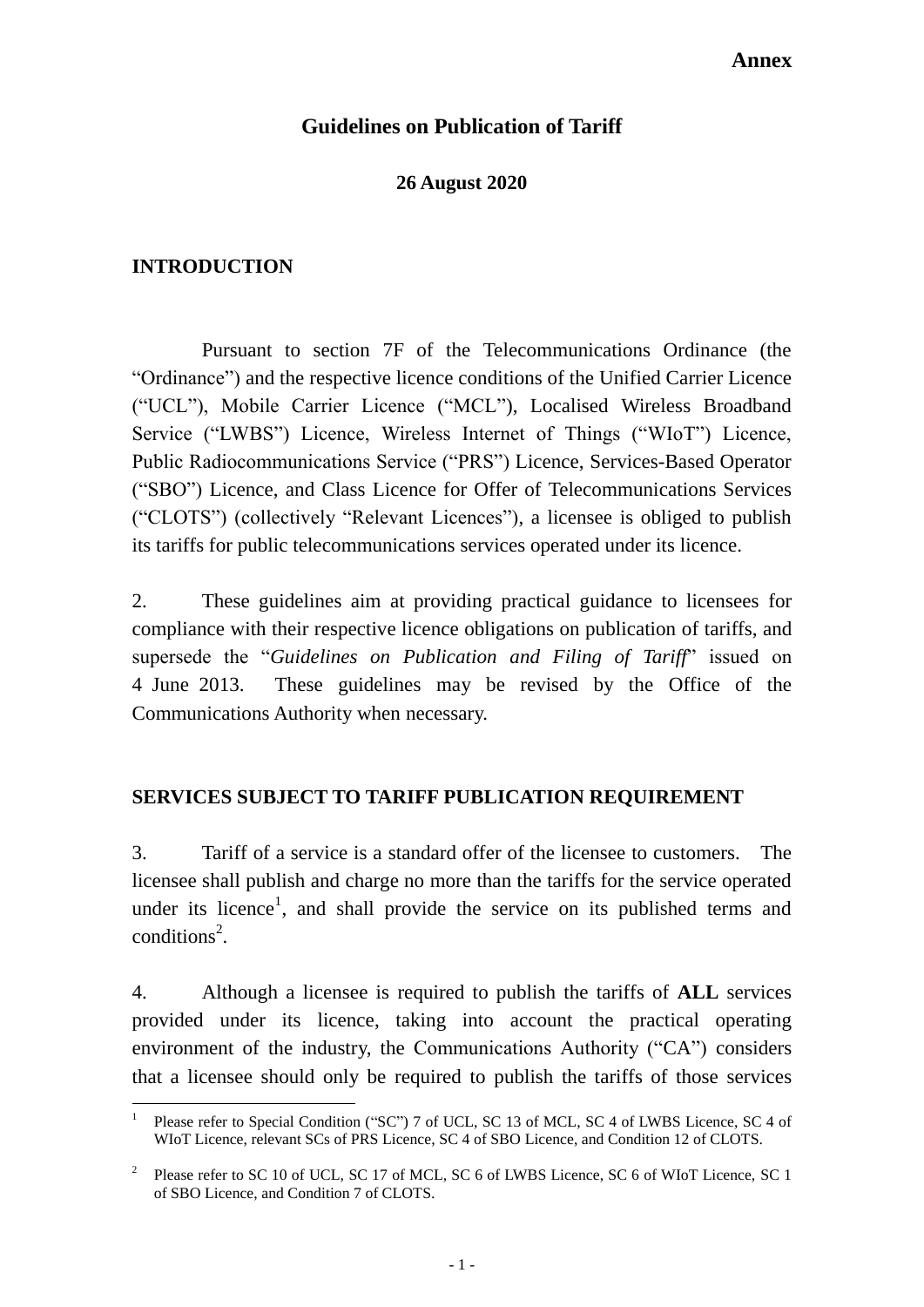which are intended to be offered to *more than one customer*, irrespective of whether the service is a type of –

- (a) retail service which is provided directly by the licensee to customers for their own use; or
- (b) wholesale service which is provided by the licensee to other parties who may make use of such service to provide lawful telecommunications services to third parties.

5. A tariff may cover a single telecommunications service, a combination of a number of telecommunications services, or a combination of a number of telecommunications services and non-telecommunications services. In the event that the telecommunications services are bundled and offered in the form of a package (including cases where the packages contain both telecommunications and non-telecommunications service elements), licensees should publish the tariff of the service package covering all the services in the service package, unless the tariff of **each** of the telecommunications service elements under the service package is published individually<sup>3</sup>.

6. Despite the above, where a service provided by a licensee is intended to be provided to a single specific customer, e.g. a tailor-made solution where the technical configuration and specification of such service are specially designed to suit the need of that single customer such that a standard offer is not necessary or practical for the purpose of providing the service to other potential customers, the licensee is exempted from the requirement of publishing such tariff unless otherwise required by the CA.

## **INFORMATION IN PUBLISHED TARIFFS**

7. The tariff of a service shall include the terms and conditions for the provision of the service. Pursuant to section 7F(2) of the Ordinance and the respective licence conditions, the information in a published tariff should include –

(a) a description of the service;

 $\frac{1}{3}$ Subject to the provisions under sections 7F(3) and 7F(4) of the Ordinance.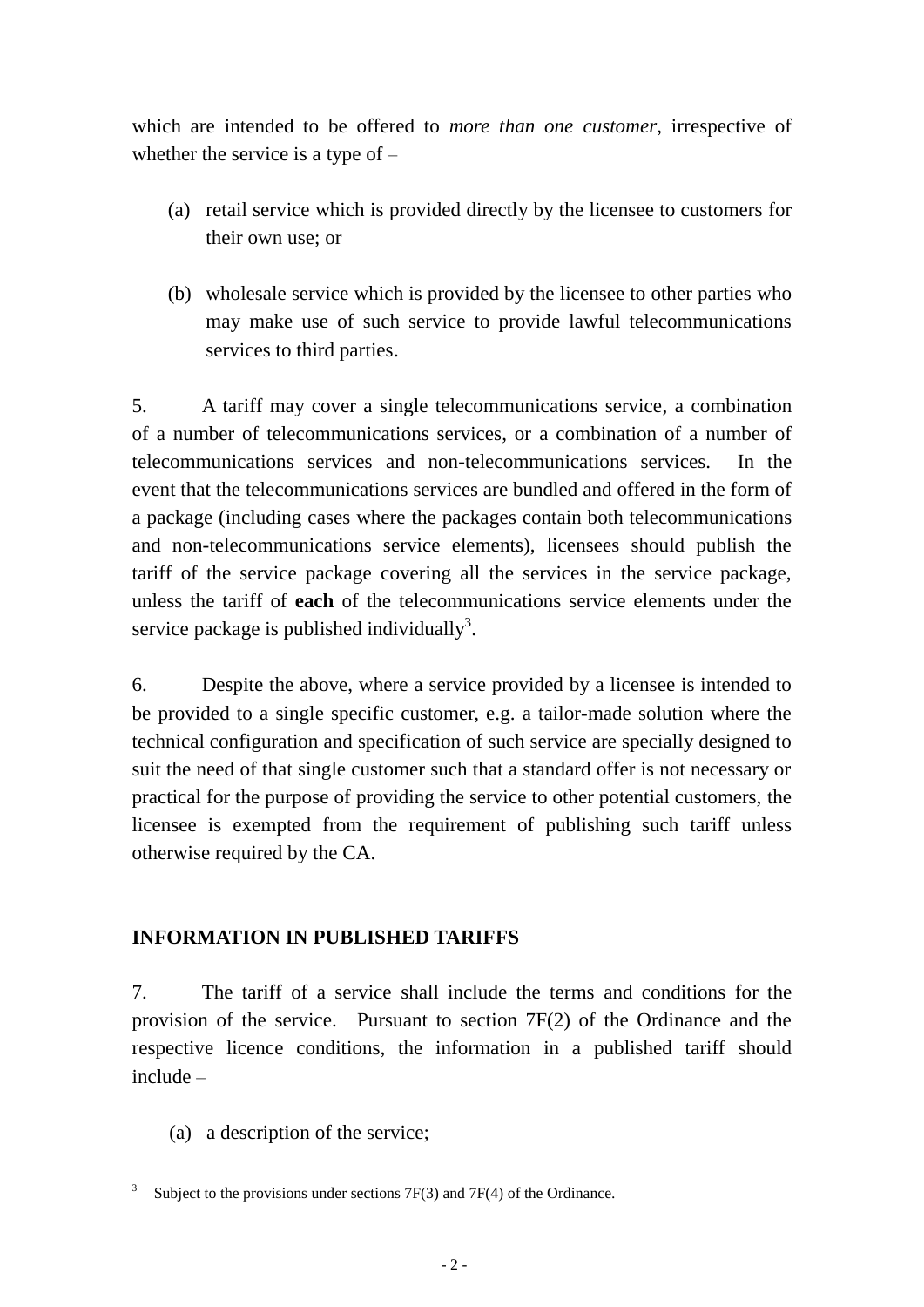- (b) discounts, allowances, rebates or credits given or allowed on the supply of the service;
- (c) the supply of goods or other services related to the service;
- (d) the payment for goods or other services related to the service; and
- (e) any other relevant information that the CA considers necessary as a part of the terms and conditions.

8. As a general rule, terms and conditions of a service having an impact on customers' interests or forming an important part of the licensee's offer to its potential customers should be included in the published tariff of the service. The CA may, from time to time, specify relevant information that it considers necessary to be included as part of the terms and conditions of the published tariffs of a licensee, taking into account relevant product and market developments. Any revision to the tariffs is to be effected by publishing the revised tariffs superseding the original tariffs.

9. The price information published by a licensee for a service may include standard prices for offer to all customers or discounted prices for offer to individual market segment or group of customers taking into account the latest market situation. For the avoidance of doubt, all price information published by a licensee for a service is regarded as part of the tariff for that service in fulfilment of the tariff publication requirement under the Relevant Licence, and the licensee shall charge no more than the prices published in respect of the customers to whom the prices are stated to be applicable.

### **PUBLICATION OF TARIFFS**

10. Holders of UCL, LWBS Licence, WIoT Licence and SBO Licence for Class 1 service are required to publish tariffs on their websites as per the respective licence conditions. The full version of the published tariffs, including all the information as stated in paragraphs  $7 - 8$  above, shall be published on the licensee's website which should be reasonably accessible by the public. Holders of MCL, SBO Licence for non-Class 1 service, PRS Licence, and licensees under the CLOTS have a general obligation to publish tariffs under